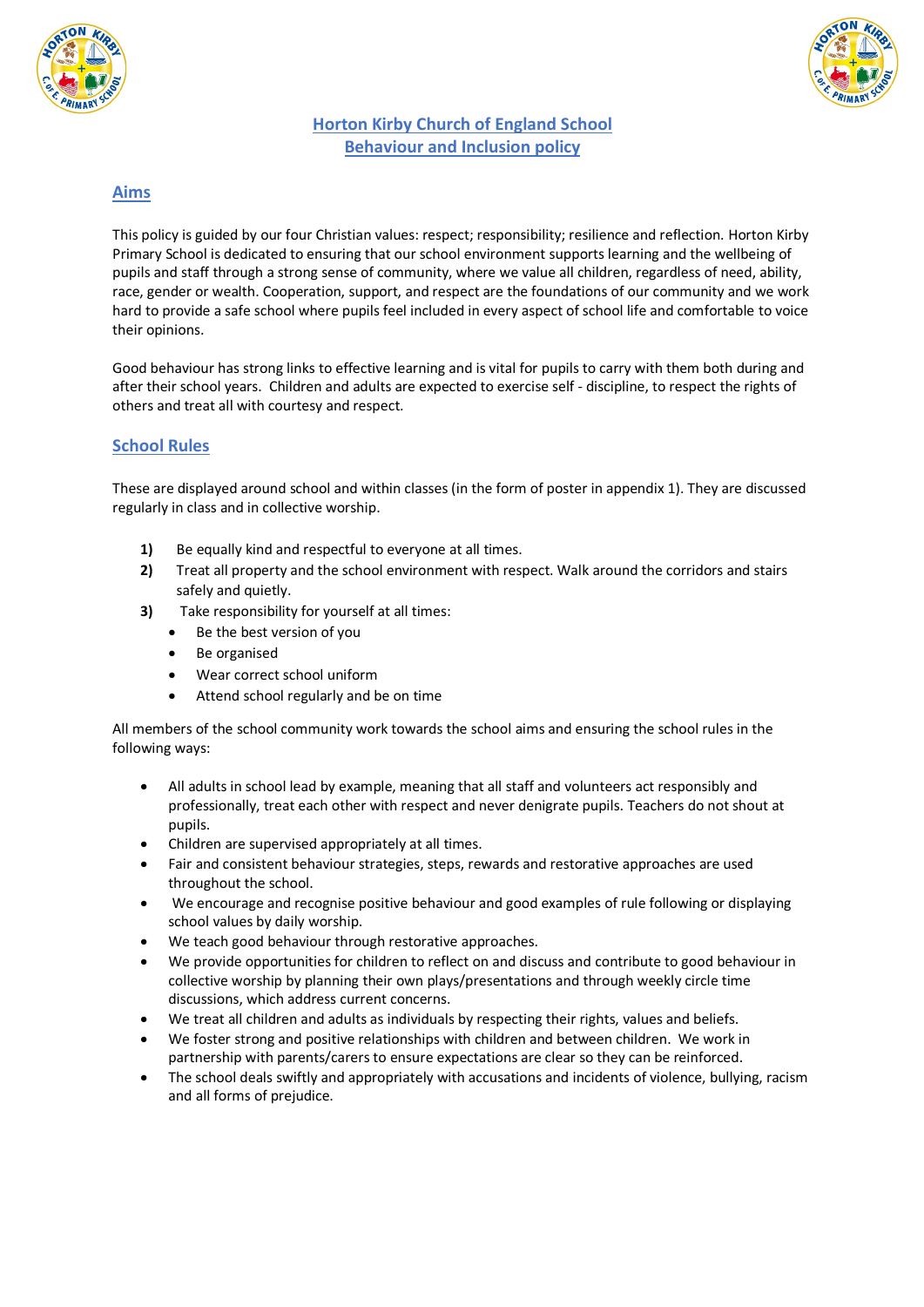



#### **Steps to achieve positive behaviour**

- **School rules** are displayed in each class and are discussed at the beginning of each term. Each class discuss and agrees what they look like and how they fit in their classroom.
- **Rewards** are given to draw emphasis to positive behaviour and expectations. These are through 'class dojo' points which turn into house points. These points are displayed prominently and there are rewards for very specific actions such as 'good organisation' 'getting changed for PE quickly.' Weekly and termly certificates are given out for displaying the school values and good attendance. Classes with 100% attendance for the week get a 'non-school uniform' day, while children are also rewarded for making noticeable improvements with their attendance.
- **Weekly class circle times** are opportunities for the class to bond, have fun and play social skills games, which reinforce good behaviour. Also, during this time children can discuss any things that bother them including conflict with their peers and resolutions/agreements are sought at this time.
- **Lunchtime Nurture Group** is run for children who may be struggling with their playground behaviour, who find friendship groups difficult or the playground too hectic. Social skills games and activities address the issues that they may be facing and the aim is to re-integrate them into the playground.
- **Restorative Approaches** are used during sanctions. A 'restorative meeting' sheet is used, partly as a record, but also as a prompt for them to reflect on their choices and plan future steps. This is discussed with an adult and the adult will record the child's thoughts.

#### **Sanctions**

Our emphasis is always on encouraging positive behaviour, however there is a consistent and formalised system for dealing with behaviour contrary to the school rules.

- Warning about behaviour/ reminder as to why it is inappropriate ('30 second interventions')
- Time out in class/playground in playground, walk around with adult for 5 minutes, having a restorative discussion.
- Time out in partner class for a 5 minute period (with their work to complete if possible). Inform parents via see-saw or on playground.
- Missing break or part of lunch. Restorative discussion of behaviour with adult and completion of 'Restorative Meeting Sheet.'
- Discussion with parents for continuous negative behaviour after above sanctions have taken place, either by phone or in person.
- Use of Lunchtime Nurture Group (although some children are in this club voluntarily, so this is more of a strategy, rather than a sanction)
- Report Card shared with parents, concluded by an 'off report' restorative meeting with SLT member and teacher to agree expectations for the future
- Formal Meetings with parents involving SLT.
- Personal Support Plans (alongside referrals to Early Help).
- Internal Exclusions.
- Fixed Term Exclusion.
- Permanent Exclusion.

See the school's Exclusion Policy for information regarding the last 3 steps, which are last resorts and reserved for consistently poor behaviour and extreme examples of breaking school rules.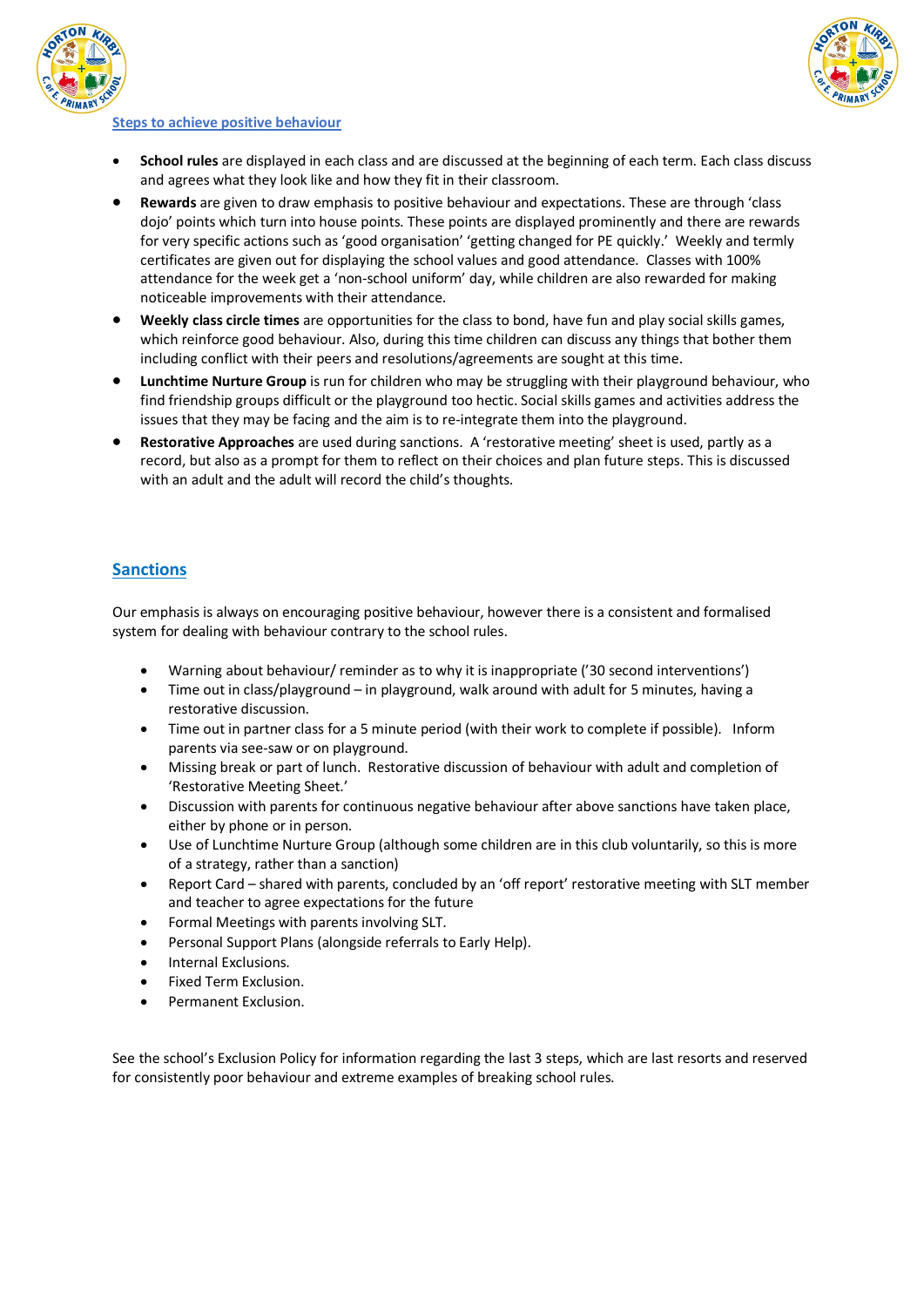



#### **Records**

Records are kept on the 'Behaviour Incident Sheet.' These are for repeated or more serious breaches of the school rules. 'Think Again Sheets' are also used as a record, and senior members of staff keep a written log of incidents that need investigation. In these instances, children sometimes write down what they saw/heard. All these records are kept in the Behaviour File. Where Personal Support Plans are needed, these are kept on computer file and are updated by a designated case worker, who will be one of the 3 Safeguarding Leads – Headteacher, Deputy Headteacher or Inclusion Lead.

We are aware of the challenges some vulnerable pupils may face. Staff are trained in behavioural strategies as part of their continual professional development and are well informed of the extent of their disciplinary authority. For consistent poor behaviour class teachers and case workers will keep a written or computerised log of all incidents as evidence for the need of more serious steps needed.

#### **Behaviour Outside School/Safer Internet**

Pupils' behaviour outside school – for instance on school trips, journeys and sporting events – is subject to the school's behaviour policy. Unacceptable behaviour in such circumstances will be dealt with as if it had taken place in school.

For instances of 'cyber bullying' such as inappropriate and unkind texting or messaging on social media, we encourage children and parents to inform us of this when it happens. We will inform parents if they do not already know. We cannot impose sanctions on this if it happens outside of school, but we will support children and families by discussing it in school, seeking resolution and reminding children of safe internet/social media practise.

#### **Parents and carers**

Parents and carers play a big part in ensuring that their children are responsible for their own behaviour in school. We ask that parents and carers sign the home-school agreement to indicate that they will respect and support the school's behaviour policy and the authority of the school staff. Building school life into a natural routine – ensuring children are in school and on time, appropriately dressed, rested, and equipped – will encourage them adhere to school rules and procedures.

We ask parents and carers to work with the school in support of their child's learning, which includes informing the school of any special education needs or personal factors that may result in their child displaying unsettled behaviour. We ask that parents and carers be prepared to attend meetings at the school with staff or members of the senior leadership team to discuss their child's behaviour and to adhere to any parenting contracts put in place.

We also expect that parents/carers conduct themselves with respect when communicating to staff, whether in school or via the 'See Saw' app. We have a zero tolerance policy towards aggressive or abusive behaviour from parents – please see our 'Staff Protection Policy' where this is outlined further.

#### **Policy Communication**

This policy can be viewed on our website and is available from the school upon request. The expectations for behaviour in it are communicated in the home school agreement, which all parents sign. It is written in consultation with all staff and Governors.

#### **Reviewed: September 2021**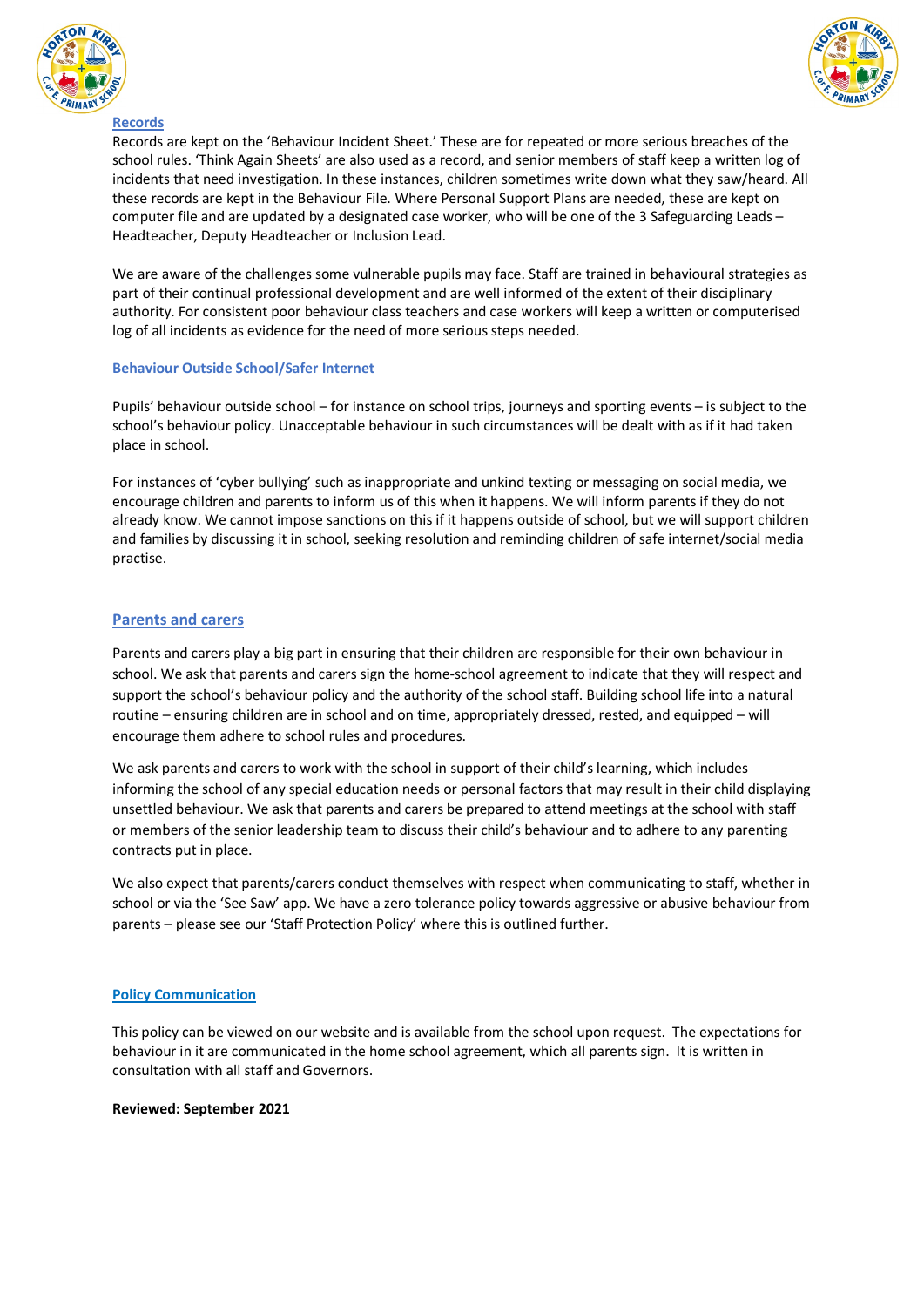





# *THIS IS WHAT WE DO HERE*

**Our school Christian Values are Respect, Responsibility, Resilience and Reflection. We hold these values dear and expect everyone in school to live by them. From these values come 3 school rules which cover a lot of positive behaviour, attitudes and British Values. We would expect that these are actions that we can all live by wherever we are, but it is especially important we display this behaviour in school at all times:**

## **SCHOOL RULES**

1) Be equally kind and respectful to everyone at all times.

2) Treat all property and the school environment with respect. Walk around the corridors and stairs safely and quietly.

3) Take responsibility for yourself at all times:

- Be the best version of you
- Be organised
- Wear correct school uniform
- Attend school regularly and be on time

## **In short:**

## **RESPECT EVERYONE, RESPECT THE SCHOOL, BE RESPONSIBLE**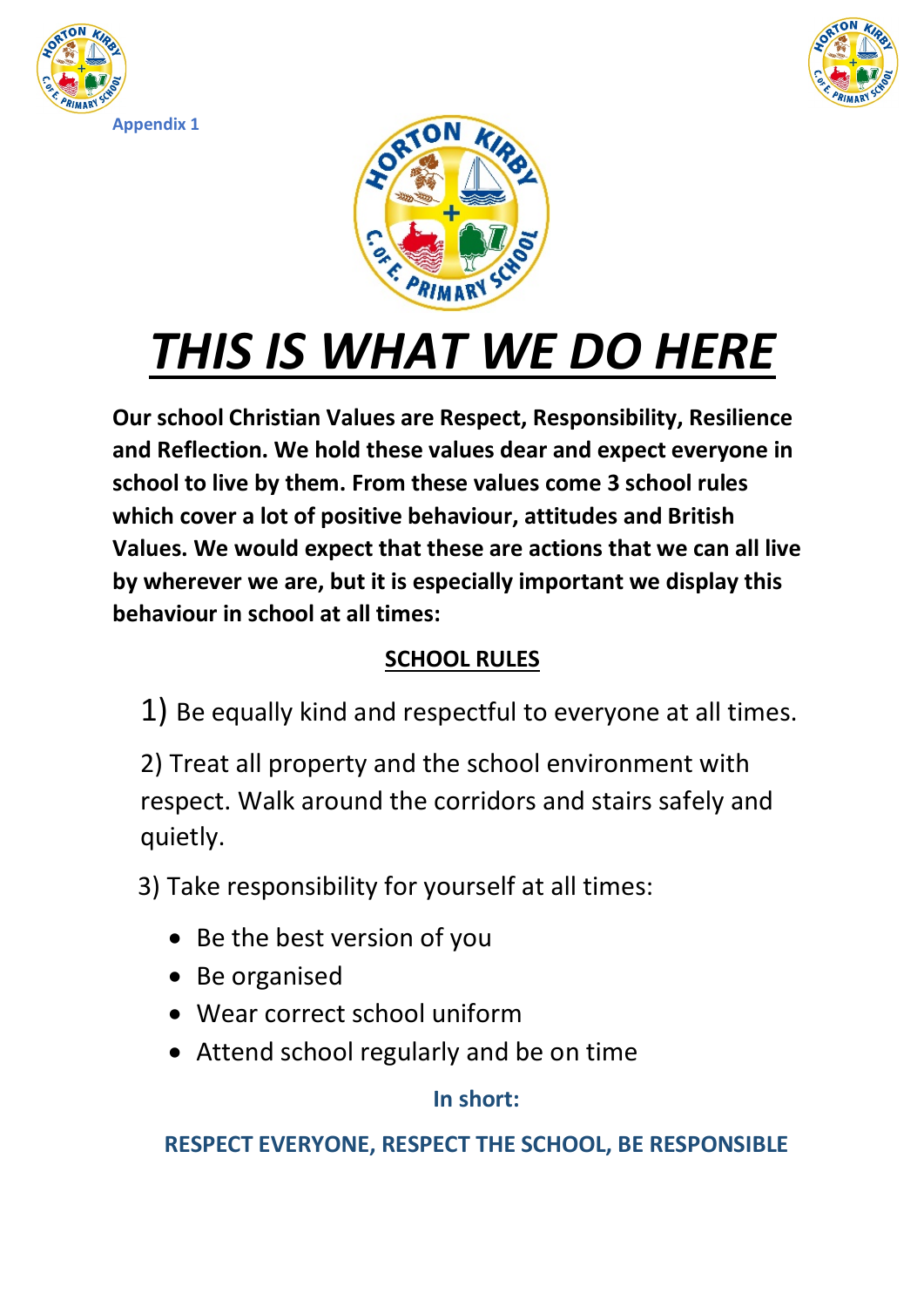



## **Horton Kirby School Sanctions**

## **If you are not following the school rules, these are the steps that will be taken.**

- 1. A warning about behaviour and peg moved down one space to yellow.
- 2. Time out in class or calm corner. Peg moved down to amber. If in the playground, walk around with adult for 5 minutes, having a restorative discussion (should then be no need for peg now being moved down).
- 3. Time out in partner class for a 5 minute period. Peg moved down to red. Peg goes back up to 'ready to learn' once time out completed. Your parents will be told about this.
- 4. If poor behaviour continues after this missing break or part of lunch. Restorative discussion of behaviour with adult and completion of 'Restorative Meeting Sheet.'
- 5. If poor behaviour carries on over time, we will meet with your parents and the Head or Deputy Head Teacher. If your play-ground behaviour is often poor, then you may be told to go to lunch-time nurture group.
- 6. If poor behaviour does not improve after the above steps, you may have to go on a report card.

Sometimes teachers may have to jump steps, depending on the situation.

(EYFS do a version of the above, within their setting, i.e. the same but without the partner class time out)